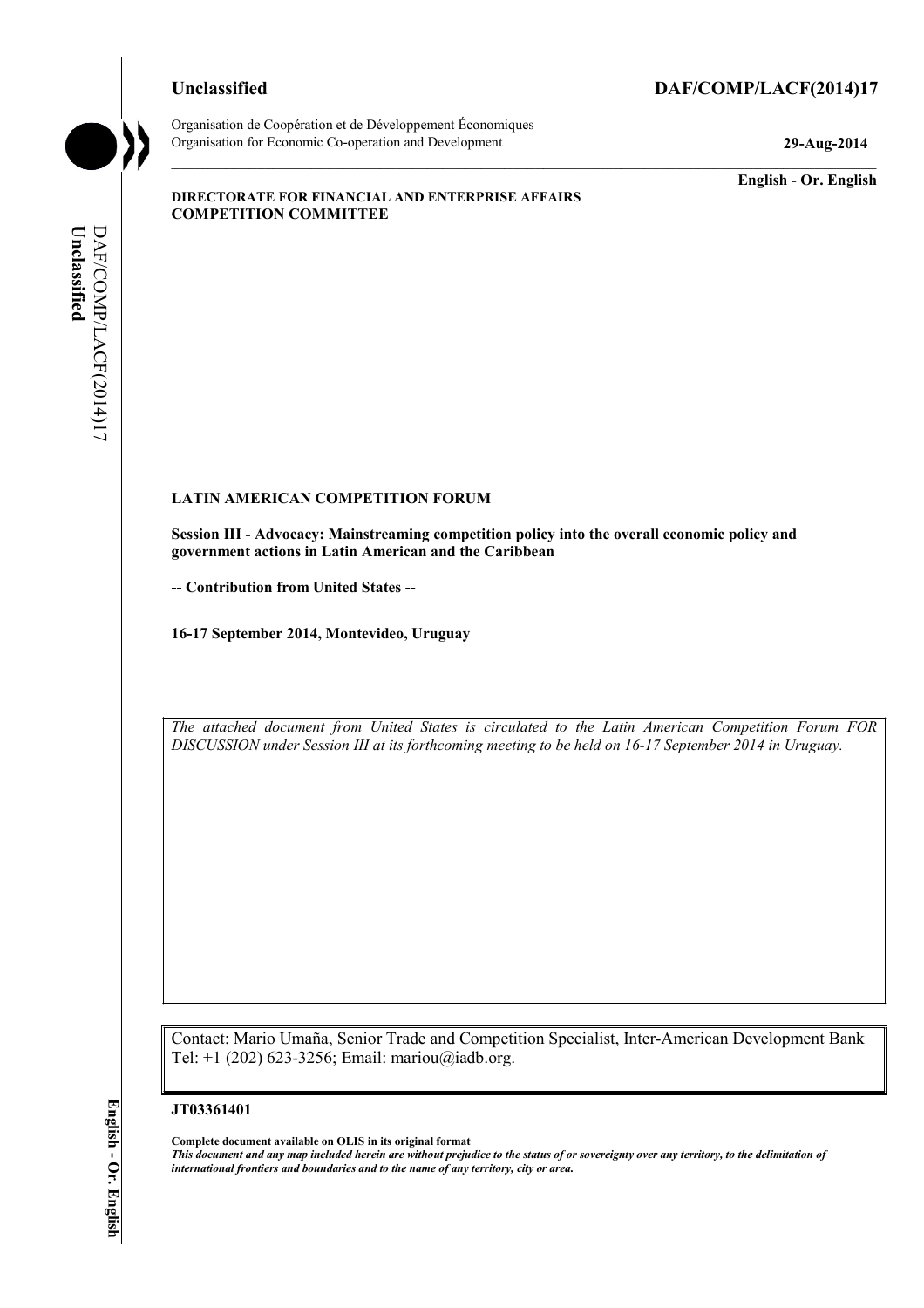# LATIN AMERICAN COMPETITION FORUM



**Session III - Advocacy: Mainstreaming competition policy into the overall economic policy and government actions in Latin American and the Caribbean** 

**\*\*\*** 

# **-- CONTRIBUTION FROM UNITED STATES --**

#### **1. Introduction**

l

1. The question of how to "mainstream" principles of competition policy into public policy asks how to create a practical link between competition advocacy and implementation of competition principles by other domestic government agencies. Competition agencies, economists, and many officials responsible for developing public policy well understand the benefits of competition policy for consumer welfare. To further mainstream this understanding, many competition agencies have developed a practice of advocating for the incorporation of competition principles in the work of other public institutions.

 2. Persuading legislators and regulators of these competition benefits can be easier said than done. Consumer interests are diffuse, and legislative or regulatory proposals<sup>1</sup> can impede competition in ways that may not be obvious. Financially self-interested industry participants are usually well organized, well resourced, and generally have a keen appreciation of the stakes at hand for their business, and may even have better access to regulators and political leaders. In such an environment, proponents of competition and broad-based consumer welfare often face strong challenges.<sup>2</sup>

In the interest of brevity, the rest of this paper will refer only to regulatory proposals, although the issues discussed are applicable to both legislative and regulatory proposals..

 $\overline{c}$  Forum, Lima, Peru (2013), *available at* http://www.ftc.gov/about-ftc/biographies/edith-ramirez#speeches; Dav The importance of competition advocacy has been highlighted in numerous speeches and the work of multilateral organizations. *See, e.g.,* Chairwoman Edith Ramirez, The Relationship Between Competition Policy, Productivity, and Economic Crisis: The Case of the United States, Latin America Competition Commissioner Maureen Ohlhausen, An Ounce of Antitrust Prevention Is Worth a Pound of Consumer Welfare: The Importance of Competition Advocacy and Premerger Notification, before Chilean Competition Day (2013), *available at*  http://www.ftc.gov/system/files/documents/public\_statements/ounce-antitrust-prevention-worth-poundconsumer-welfare-importance-competition-advocacy-premerger/131105mkochilespeech.pdf at 19; Renata Hesse, The Art of Persuasion: Competition Advocacy at the Intersection of Antitrust and Intellectual Property, Seattle 2013, *available at* http://www.justice.gov/atr/public/speeches/301596.pdf; International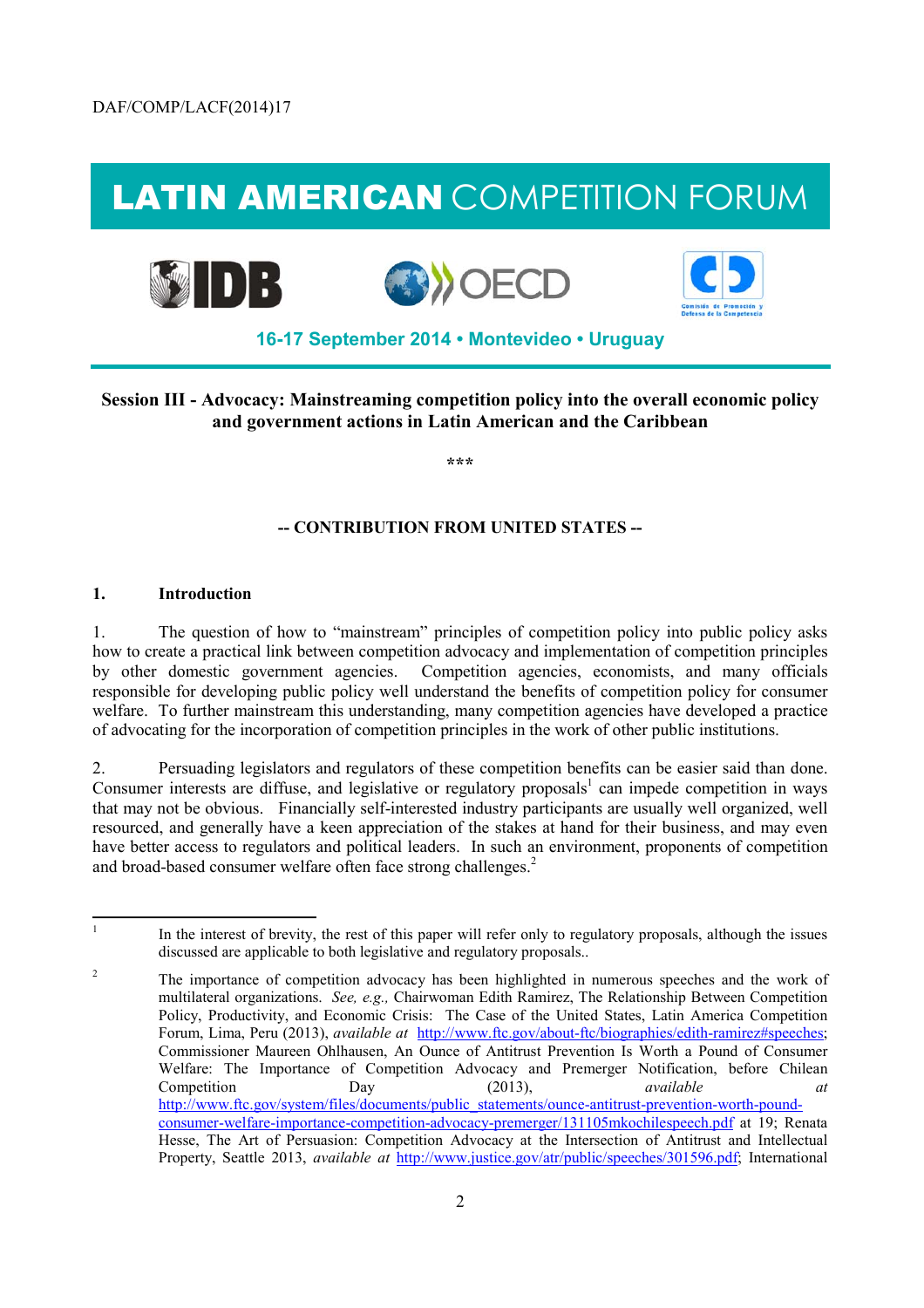that minimize harm to competition and consumers. The Agencies' strategy has been to promote an Agencies have identified several factors that, in their experience, can be particularly helpful in facilitating 3. The United States antitrust agencies, the Federal Trade Commission ("FTC") and the Antitrust Division of the Department of Justice ("Division"), collectively "the Agencies", have learned that success is more likely when regulators and legislators can identify fundamental values in common. All are likely to recognize the benefits of lower consumer prices, and share an interest in promoting regulatory schemes alignment of those interests in favor of a regulatory policy that protects consumers against harm by ensuring that legitimate regulatory goals are met in ways that are least restrictive of competition. The successful advocacy:

- • First, identifying issues that are most likely to matter to consumers;
- Second, establishing relationships with regulators with the goal of helping them understand how competition policy can be closely aligned with both regulatory and consumer interests;
- Third, where possible, encouraging regulators and legislators to consider the impact on consumers of different policy options, and to select an option that imposes the fewest restrictions on competition while achieving other legitimate policy goals.

# **2. Identification of Issues of Importance to Consumers**

-

4. As a tactical matter, an important consideration for an agency engaging in advocacy is to identify issues that will resonate for ordinary consumers. While cases that appeal to consumers are not necessarily those that have the greatest impact on consumer welfare, successful competition advocacy requires building support among policy makers who may not be well-versed in competition policy, and cases with consumer appeal are likely to garner such support. The following are recent examples of such cases. This submission will go on to show how each of these steps were applied in these cases.

 • *Dental services.* Traditionally, dental services have been the preserve of dentists who are dental regulators, is considering standards that are likely to shape the scope of what these new providers will be able to do. CODA proposed to adopt standards for educating dental therapists licensed by individual states. Dental therapists are a relatively new type of "mid-level" provider that offers some of the same basic dental services offered by dentists, and expansion of their services is likely to increase the output of basic dental services, enhance competition, reduce costs, and expand access to dental care. This could especially be true for underserved populations. The Commission on Dental Accreditation (CODA), a non-government organization that establishes standards for dental professionals that are widely accepted and adopted by state that would have assumed direct supervision by dentists, likely compromising the ability of these professionals to eventually offer basic dental care independently and thus reducing their beneficial effects for competition and access to care. In effect, the approach placed the work of dental therapists under the control of dentists. Dentists, some of whom believe that dental therapists could offer a new source of lower-cost competition, would thus have been in a position to suppress competition by preventing dental therapists from practicing independently.

Network, Advocacy Toolkit Part I: Competition Network, Advocacy and Competition Policy (2002), *available at*  http://www.internationalcompetitionnetwork.org/uploads/library/doc358.pdf; International Competition Advocacy processes and tools (2011), *available at* http://www.internationalcompetitionnetwork.org/uploads/library/doc745.pdf; OECD, Competition Assessment Toolkit (2010), *available* in English and Spanish at http://www.oecd.org/daf/competition/assessment-toolkit.htm.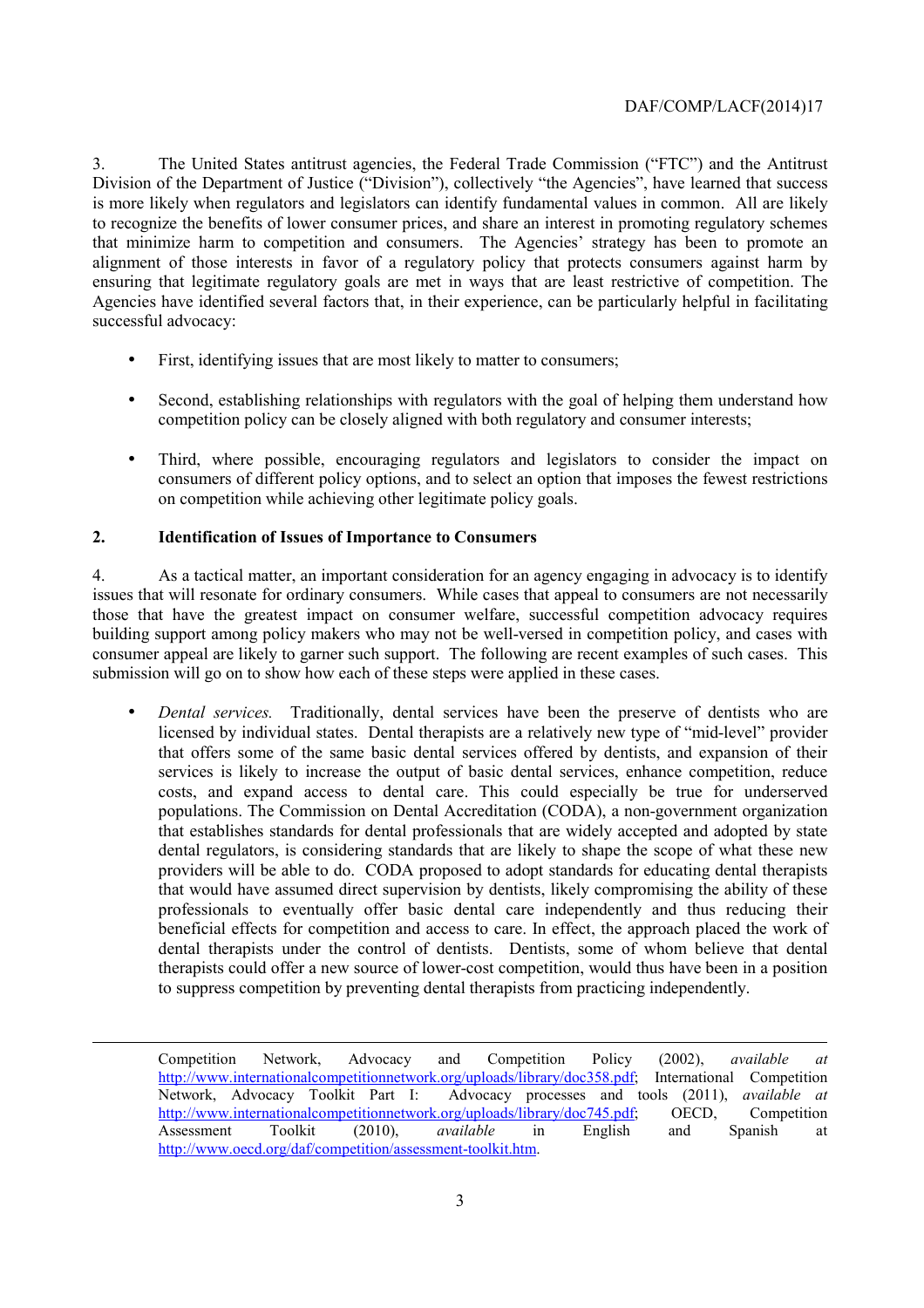- entry by nurses whom they may view as competitors, or to add costs to nurses' services by • *Advanced practice nursing services.* In the United States, many geographic areas face shortages of primary health care providers. Physicians may be few and far between, and some patients may have trouble obtaining an appointment with a doctor or paying for a doctor's services. Traditionally, nurses and doctors have worked together to coordinate patient care in many different ways, and nurses have been especially important in delivering health care to remote or underserved populations. About a third of the states have allowed advance practice nurse practitioners – nurses with advanced training – to provide some basic health care services independently, without mandatory physician supervision. Physician groups, however, typically have often opposed this type of independent practice. As a result, many states limit the ability of these nursing professionals to practice to the full extent of their training and licensure without physician supervision. For example, in Louisiana, state law prohibited such nurses from practicing unless they had first obtained a written "collaborative practice" agreement with a doctor. Mandatory physician supervision requirements give doctors the power to block market demanding high fees for such agreements (which presumably would be passed along to consumers in the form of higher prices).
- *New forms of urban transportation services*. Consumers who need urban transportation services traditionally have relied on taxi services, the prices and services of which typically are regulated at the local level. As noted by Chairwoman Ramirez in this Forum last year,<sup>3</sup> incumbent taxi firms and new entrepreneurs have introduced new smartphone applications, sometimes also called digital dispatch services, which have enabled consumers to arrange and pay for transportation in new ways. While these options have proved quite popular with consumers, they have been less popular with many traditional taxi operators who, in many cases, had previously faced little competition. Some traditional operators asked local government regulators to impede or possibly preclude the use of some new smartphone applications, to limit the types of vehicles that could be arranged using smartphone applications, or to restrict the ability of drivers to work with smartphone applications.
- *Services related to real estate transactions.* Buying or selling a home is the largest financial transaction most U.S. residents will ever undertake. The median priced home cost \$184,000 in 2009, and the median commission paid to real estate brokers came close to \$10,000. Overall, Americans paid nearly \$60 billion for brokerage services in 2009. In 2007, the Division launched a new website to educate consumers of real estate brokerage services on the potential benefits that competition can bring.<sup>4</sup> Features of the website include maps identifying states with real estate laws that can inhibit competition and a calculator to help consumers tally their potential savings when brokers pursuing new business models compete for their business. New real estate brokerage models have the potential to reduce the estimated median commission paid by home sellers by thousands of dollars; however, a number of states have passed laws making it illegal for brokers to offer rebates and limited-service packages that can benefit customers. Data presented on the website show how the elimination of these types of barriers can save consumers thousands of dollars in real estate commissions when selling or buying a home. The website also explains how consumers are harmed when states forbid competition between lawyers and nonlawyers to conduct real estate closings, and when brokers tailor the rules governing local multiple listing services to exclude lower-cost rivals.

<sup>3</sup>*See* Ramirez, *supra* note 2.

<sup>4</sup>*See* http://www.usdoj.gov/atr/public/real\_estate/index.htm.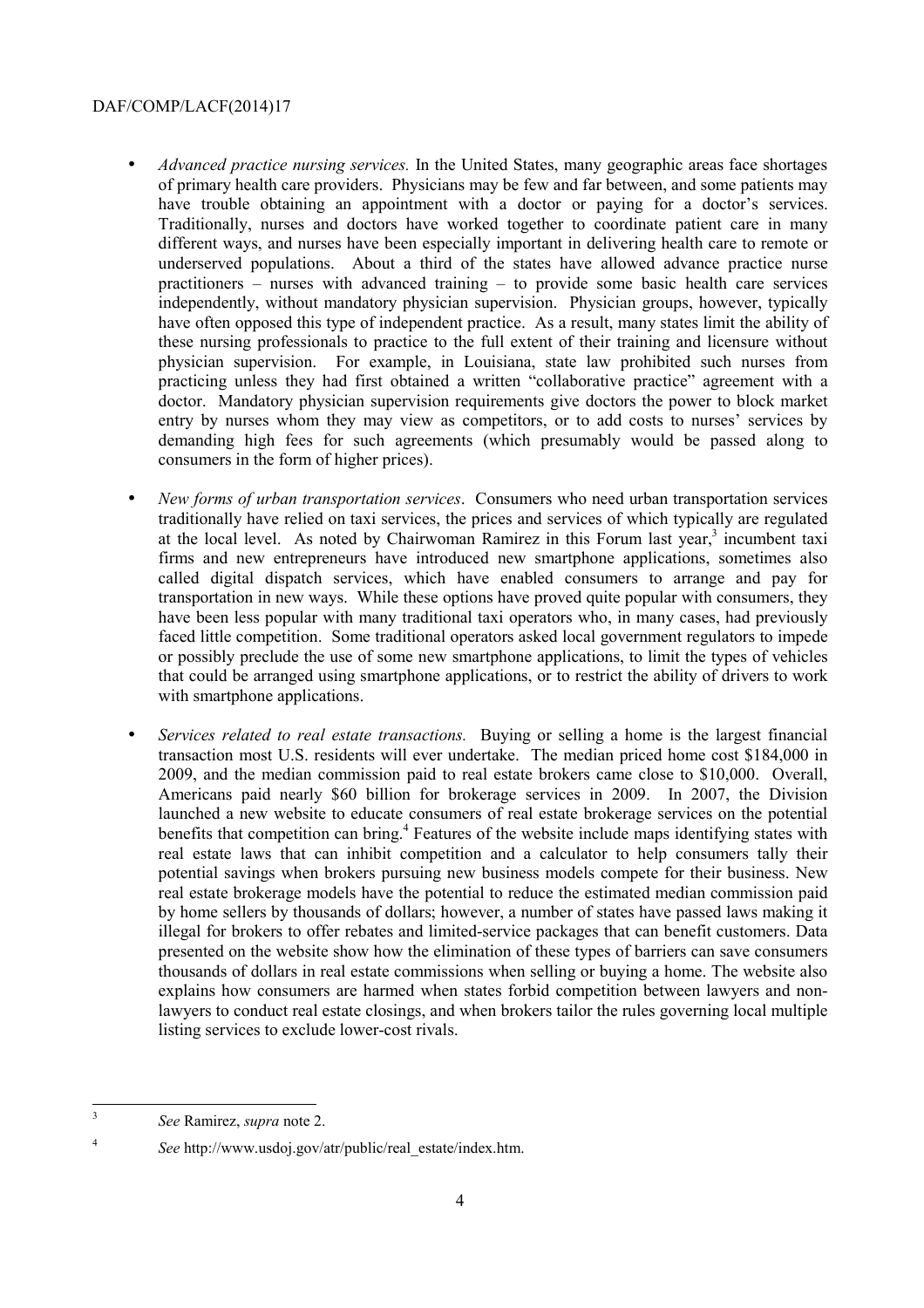5. The common theme in each of these examples is that the underlying competition issues have direct and easily understandable implications for ordinary consumers: reduced access to medical services in remote areas; higher dental costs; reduced access to an increasingly popular type of transportation service; and more expensive services for the sale and purchase of real estate.

 6. We do not mean to suggest that regulations that do not have an obvious impact on consumers should be beyond the scope of a competition advocacy strategy. Rather, this discussion suggests that the first competition advocacy interventions of a competition agency might well involve products and services well understood by consumers. Once regulators and legislators come to understand how competition benefits consumers, they may be more readily inclined to apply the same analysis in industries in which the effects on consumers may be less obvious, but are nevertheless of great economic impact.

# **3. Alignment of Interests Between Regulators and Competition Authorities**

7. Successful advocacy requires building relationships between the competition agency and the regulator. The foundation of a successful relationship is developing a mutual understanding that the regulator and the competition agency both share the goal of protecting consumers, each relying on its own statutory mandate and expertise. In principle, both competition authorities and regulators share an interest in ensuring consumer access to products and services that meet appropriately formulated minimum standards for health and safety at the lowest price. Those responsible for regulating health care practitioners – such as doctors, dentists, nurses, and dental therapists - are properly charged with, for example, ensuring that treatment is performed only by individuals with sufficient training and competence to meet standards of hygiene and patient care. Municipal regulators of taxi services have legitimate interests, including vehicle safety, insurance, and prevention of deceptive practices. None of these goals conflict with the goals of competition policy.

 flexible and affordable urban transportation options should be consistent with taxi regulators' goals. The 8. For their part, competition authorities are charged with ensuring that competition can reduce prices and spur new and innovative ways to deliver services to consumers. These goals should align with regulators' goals. For example, permitting new entry by qualified health care providers is likely to reduce costs and create new health care options to consumers. This should align well with health care regulators' goals, as it should facilitate consumers' access to appropriate health care services when needed, instead of deferring care when such options are not available. Similarly, permitting entry by firms that offer more challenge, therefore, is to build alliances with regulators to develop a shared view that competition not only is consistent with regulators' own goals, but also can help further their goals.

 cases, the competition agency will in fact also have developed considerable sectoral expertise.) The analysis to the regulator in a constructive fashion. An approach that puts the regulator on the defensive is 9. Often, this is a slow process. The initial reaction of regulators may be that competition regulators do not understand the regulated sector as well as the regulator. While the regulator may indeed have superior knowledge of the sector, it may not have the same expertise in competition principles. (In many competition agency must persuade the regulator that its competition expertise can complement the regulator's sectoral expertise, and ultimately help the regulator to do its job better. The Agencies do this by building working relationships at the staff level. Building this relationship may call as much on interpersonal relations skills as it does on substantive competition expertise. This may be done by attending conferences, establishing liaison arrangements, and most importantly, offering its expertise and unlikely to foster a solid relationship. The goal of such relationship building is that the competition agency and the regulator build a culture of shared problem-solving, whereby both the regulator and the competition experts bring their unique tools and expertise to bear in pursuit of a common goal.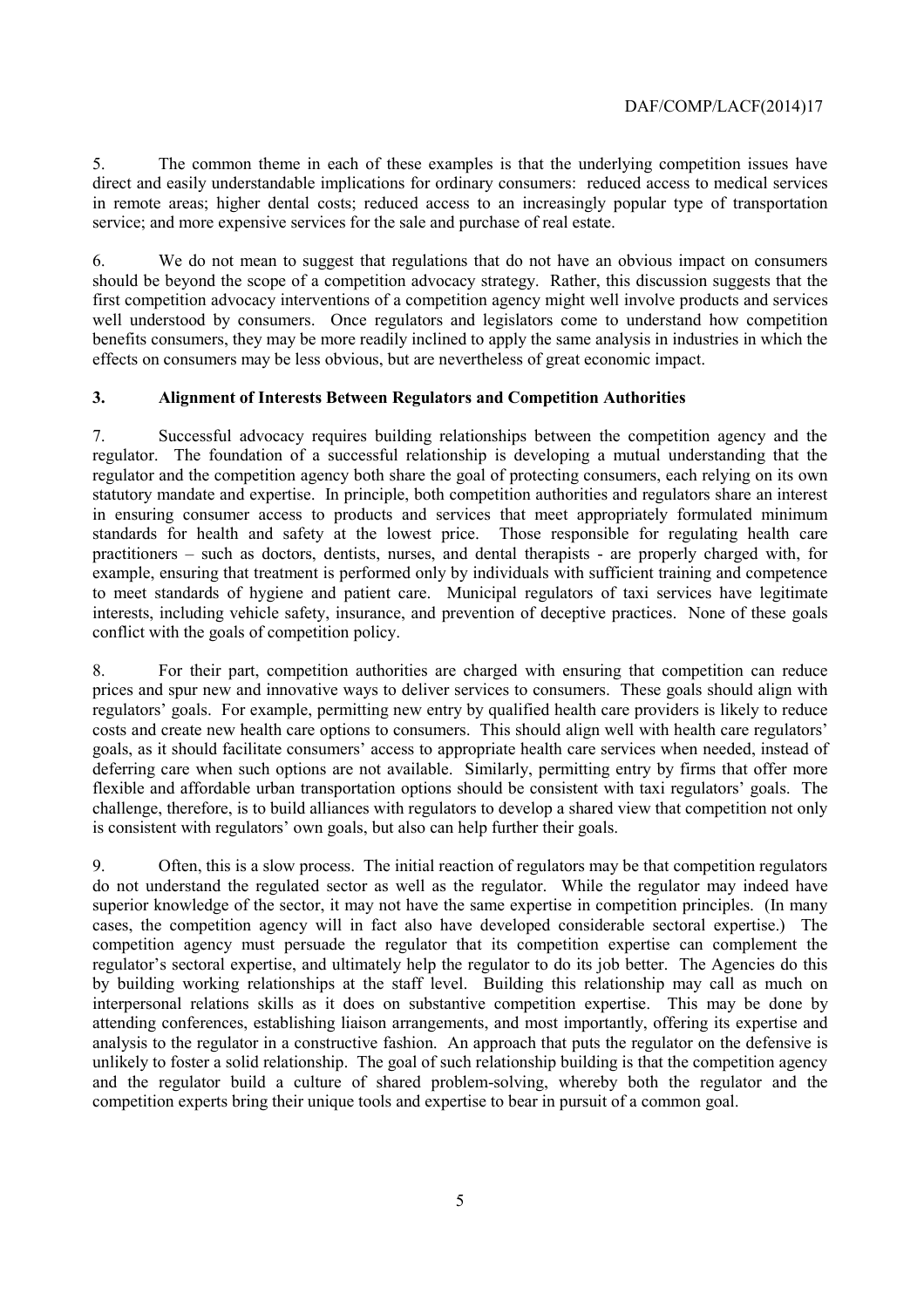about the competition agency making uninvited public statements that could be considered critical of the 10. Care must be taken to manage the relationship. While formal intervention receives more publicity, informal intervention, in the form of a telephone call or a private meeting, can help the regulator to understand the issues, and may lead to a better result in many instances as it does not raise concerns other agency. The Agencies generally intervene formally when they have been specifically invited to do so or in response to a call for public comments, understanding that an unsolicited opinion is less likely to be seriously considered than one that has been requested.<sup>5</sup> Sensitivity to the needs of the regulator is important. The goal is not to publicly embarrass or undermine support for the regulators, nor to endorse a particular outcome, but to support and persuade them to integrate competition values into their analysis.

11. Building mutually beneficial relationships may proceed differently with state and federal regulators. In the case of federal regulators, we have continuing common interests that give us a greater opportunity to build long-term partnerships. In the case of state, territorial, and local government bodies, those relationships may be more difficult to build on a sustained basis. Nonetheless, we continually interact with interested parties, such as trade associations and others, who have an interest in the actions of regulators, and the Agencies have good working relationships with state Attorney-General offices responsible for state antitrust enforcement. In some cases, as in the case of advanced practice registered nurses, we gain introductions to state regulators through these entities.

12. By nurturing these relationships over time, we demonstrate our interest in and receptivity to learning about prospective regulatory changes that may restrict competition. These relations become an early warning system and, coupled with our monitoring, keep us apprised of new developments, so that we can be proactive in pursing advocacy opportunities.

13. With regard to promoting relationships with other federal agencies, the Agencies have found the use of "details" to be an effective approach. Agency staff have spent time at other agencies learning more about their substantive work, and staff from selected regulatory agencies have spent time at the Agencies sharpening their understanding of competition policy and principles. Recently, for example, a detailee from a federal agency that works on health care technology issues helped to plan an FTC workshop. This collaboration led to continuing engagement between the two agencies on issues of common interest and provided FTC staff with greater visibility to advocate competition within that agency and with its stakeholders. The relationship has led to frequent behind-the-scenes engagement and consultation on areas of mutual interest. We are helping the health care agency think about ways to promote competition through their policies and programs. They are helping us to better understand how health information technology markets work. They are also assisting us in evaluating problematic conduct that might be worthy of FTC investigation.

ensure that competition principles are considered in overall government economic policy. 14. Similarly, a Division lawyer recently spent a year working at the Department of Health and Human Services, helping that agency to prepare for implementation of health care restructuring in the US market, and drawing attention to the importance of competition principles in that effort. The Division has also had detailee exchanges, in both directions, with the Federal Communications Commission. Of particular importance to mainstreaming competition policy, in many recent years the Division has seconded a senior economist to spend a year working with the President's Council of Economic Advisors, thereby helping to

 5

In some cases, regulatory processes include a formal request for public comment. In those cases, a specific invitation is not necessary.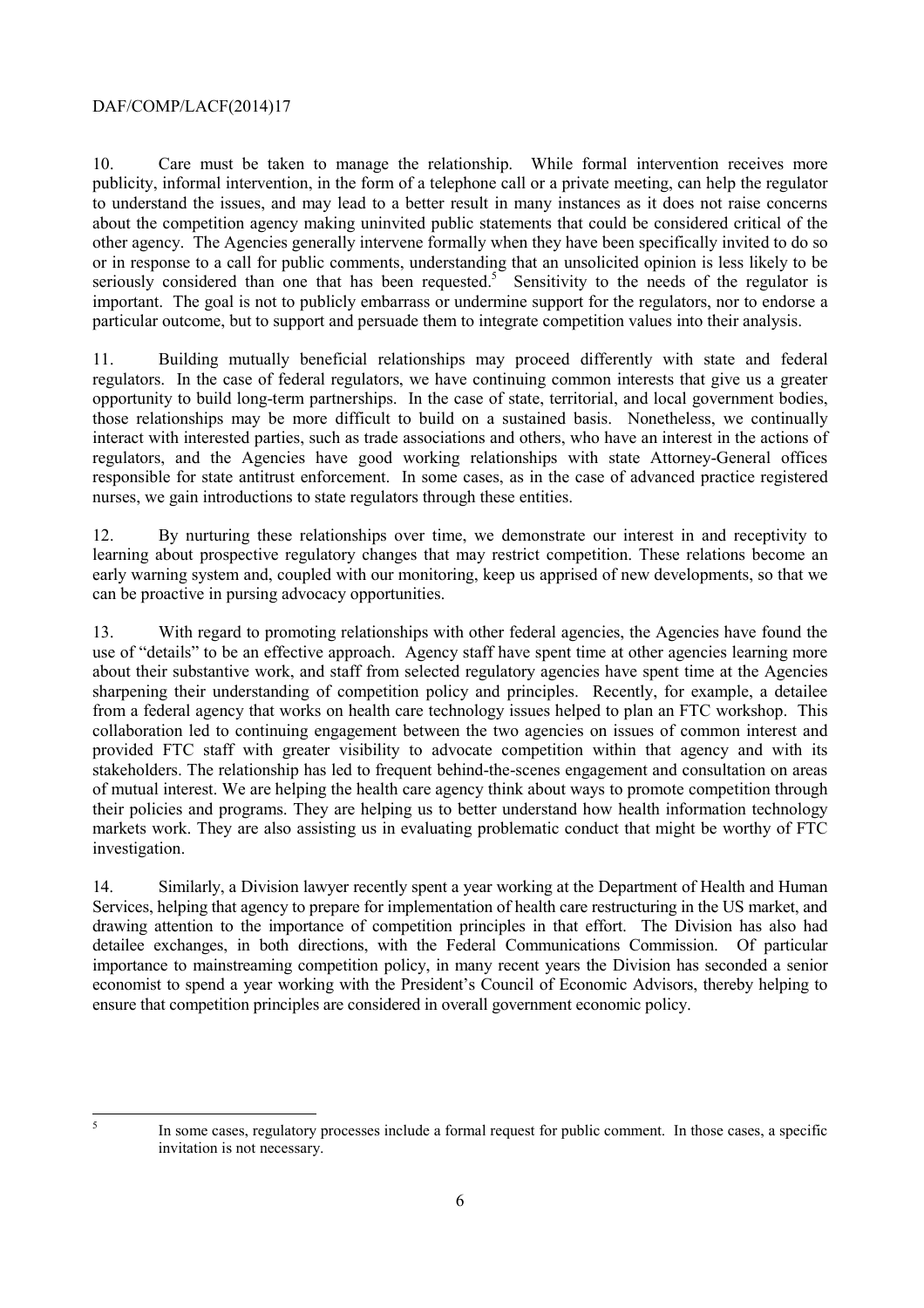15. To be sure, there are times when this approach may not work. There are situations where the regulator's views become so closely aligned with the interests of the regulated sector that the regulator places the industry's interests over those of consumers. This relationship is often referred to as regulatory capture. This can be especially problematic when the regulatory system places regulation directly in the hands of members of the regulated group. In a few instances, the Agencies have taken law enforcement action against regulators when the interests of the regulated have become indistinguishable from the interests of the regulators.<sup>6</sup>

#### **4. Illustrating Approaches to Balancing Competition with Regulatory Goals**

16. Once suitable topics for intervention have been identified and alliances have been established, what remains is to assist regulators to develop a framework for understanding the costs that anticompetitive regulation may impose and to allow them to identify options that impose the fewest restrictions on competition while achieving other legitimate policy goals. This can be especially useful when the alleged consumer benefits of a regulation are trivial or nonexistent.

On rare occasions, the FTC has conducted studies that have quantified the cost of regulation. resources are available, such studies can be difficult to conduct in the timeframe necessary to contribute to 17. On rare occasions, the FTC has conducted studies that have quantified the cost of regulation. Some years ago, for example, the FTC's Bureau of Economics studied the effects of restrictions on the commercial practice of optometry by taking advantage of a natural experiment – some states imposed such restrictions, while others did not – and measured the differences in price and quality. The price of optometric services proved to be much higher in restrictive jurisdictions, but quality was determined not to have been affected in these jurisdictions.<sup>7</sup> However, studies of this sort can be very expensive, and even if the regulatory debate. Even if it does not conduct a formal study, the FTC seeks to provide the regulator with an analytical framework that explains how restrictions on competition are likely to affect price and quality, in order to allow the regulator to make its own judgment.

18. In some cases, Agency competition advocacy might take the form of pointing out the experience of other jurisdictions, citing existing statistical evidence, and demonstrating how competition policy analysis can be performed. For example, in the case of dental therapy, the FTC pointed out that in Australia, where dental therapists have been providing dental care for many years, "dental therapists have practiced autonomously, including diagnosis, treatment planning, care provision, and referrals to dentists as appropriate." FTC staff also identified international studies that spoke to "the safety and quality of care . . . provided by dental therapists as compared to dentists and about their acceptance by the populations served," and noted that in the United States, evaluations of a dental therapy program in Alaska "show that [dental therapists] are performing within their scope of practice, patients are satisfied with their care, and there is no significant difference between the quality of the treatment provided by the [dental therapists] as compared with dentists."<sup>8</sup>

 $\overline{a}$ 

Massachusetts Board of Registration in Optometry, 110 F.T.C. 549 (1988); North Carolina Board of Dental Examiners, Board of Optometry (2011), *available at* Dental Examiners, Board of Optometry (2011), *available at*  http://www.ftc.gov/sites/default/files/documents/cases/2011/12/111207ncdentalopinion.pdf, *aff'd, sub nom*  N.C. State Board of Dental Examiners v. FTC, 717 F.3d 359 (4<sup>th</sup> Cir. 2013). *See also U.S. v. National Association of Realtors*, documents available at http://www.justice.gov/atr/cases/nar.htm.

 ADVERTISING AND COMMERCIAL PRACTICE IN THE PROFESSIONS: THE CASE OF OPTOMETRY (1980). <sup>7</sup> Federal Trade Commission, Bureau of Economics, STAFF REPORT ON EFFECTS OF RESTRICTIONS ON

<sup>8</sup> Letter from FTC Staff to Commission on Dental Accreditation (2013), *available at*  http://www.ftc.gov/sites/default/files/documents/advocacy\_documents/ftc-staff-comment-commissiondental-accreditation-concerning-proposed-accreditation-standards-dental/131204codacomment.pdf.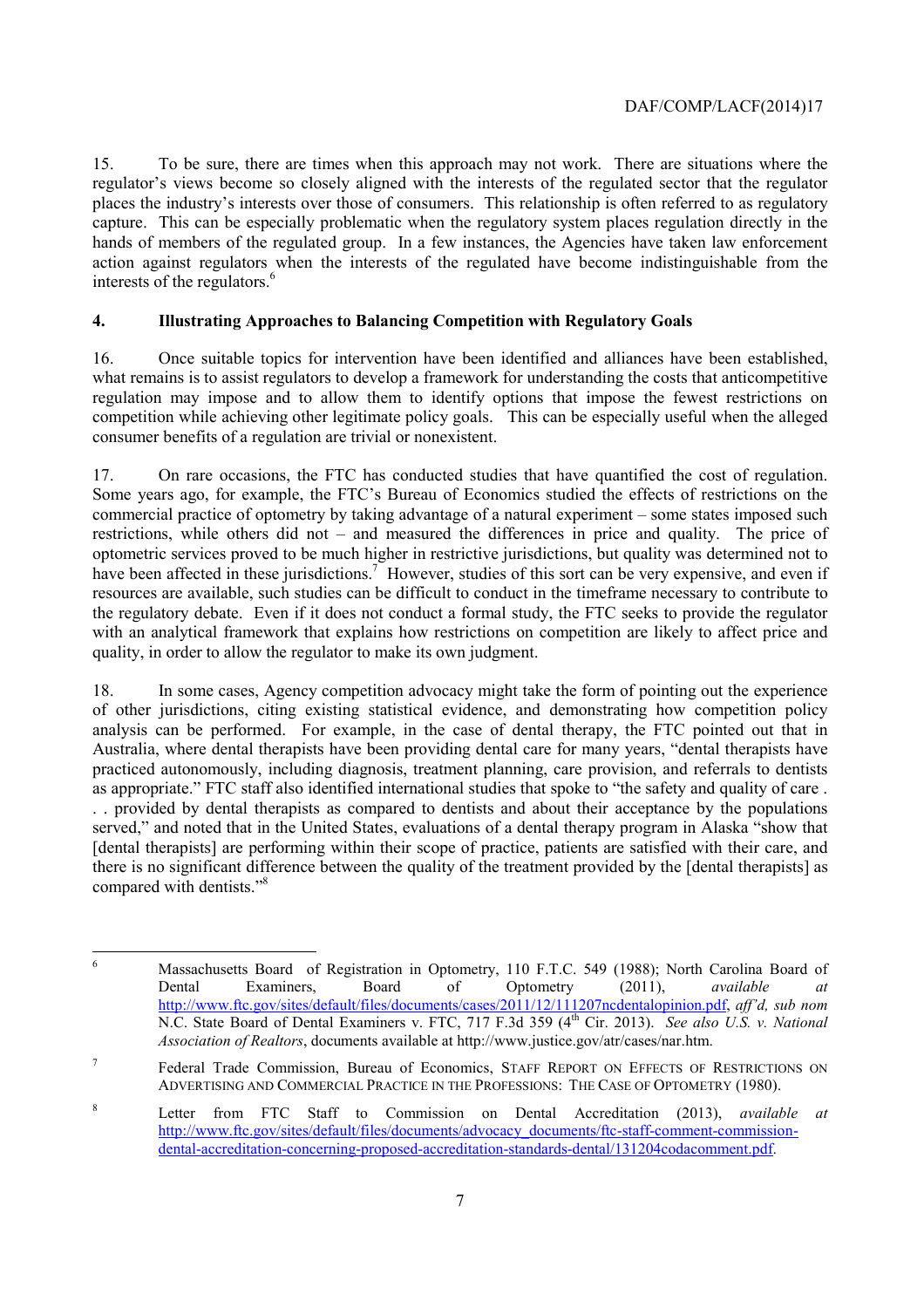19. In the case of transportation services, the FTC identified the types of consumer harm that might be expected to follow from particular aspects of proposed regulation. The FTC pointed out, for example, that:

- Requiring vehicles to weigh at least 3,200 pounds could exclude certain lighter, more fuel efficient, and more environmentally friendly vehicles from being used, which might prevent firms from competing on the basis of fuel efficiency;
- • Requiring levels of insurance exceeding those required for incumbent service providers adds costs but does not serve any actual public safety concern;
- Requiring vehicles to be blue or black could restrict both the availability of vehicles and the ways that sedan services might compete using distinctive branding based on color; and
- • Prohibiting a digital dispatch service from making a "substantial change" to its dispatch or payment solution for taxicabs or digital payment system without regulatory approval could restrict the ability of digital dispatch services to update their software in a regular, timely manner.

20. This kind of analysis could be helpful to a regulator that did not have an opportunity to evaluate, or experience in evaluating the competitive effects of regulation.<sup>9</sup>

 prices (without any improvement in the quality of care provided)." The FTC also identified that advance 21. In the case of an advance practice nursing advocacy to the State of West Virginia, the FTC began with statistics illustrating the extent of the problem of lack of access to health care services and went on to identify some of the potentially hidden costs that the proposed restrictions might impose. It cited evidence that requiring advance practice nurses to sign affiliation agreements with doctors effectively required nurses to pay for such agreements. "Unless these arrangements involve true and beneficial supervision," the FTC pointed out, "they raise the possibility that [advanced practice nurses] are not compensating physicians for their time, but rather for the potential loss of income some physicians believe may occur as a result of [advanced practice nurses'] entry into the primary care marketplace. Such payments raise the costs of practice, likely resulting in fewer independently practicing [advanced practice nurses] and higher practice nurses in some areas were unable to find any physician who would sign an affiliation agreement, thus making it impossible for the nurse to practice.<sup>10</sup>

 with a large number of entities, at the state or municipal level, responsible for regulating these services. In include in proposed regulations on real estate brokerage services an option for consumers to waive 22. In the case of real estate transaction services, the Agencies over the years have filed comments 2008, for example, the Division wrote to the Montana Board of Realty Regulation, urging the Board to minimum service requirements. The DOJ letter noted that the vast majority of states allow consumers to select and purchase only those real estate brokerage services they want, thereby allowing consumers to save thousands of dollars when selling their homes, and forcing traditional full-service brokers to compete

 $\overline{a}$ <sup>9</sup> Letter from FTC Staff to Cite District of Columbia Taxicab Commission (2013), *available at*  http://www.ftc.gov/sites/default/files/documents/advocacy\_documents/ftc-staff-comments-districtcolumbia-taxicab-commission-concerning-proposed-rulemakings-passenger/130612dctaxicab.pdf.

<sup>10</sup> Prepared Statement of FTC Staff Before Subcommittee A of the Joint Committee on Health of the State of West Virginia Legislature on the Review of West Virginia Laws Governing the Scope of Practice for Advance Practice Registered Nurses and Consideration of Possible Revisions to Remove Practice Restrictions (2012), *available at http://www.ftc.gov/sites/default/files/documents/advocacy\_documents/ftc*staff-testimony-subcommittee-wv-legislature-laws-governing-scope-practice-advancedpractice/120907wvatestimony.pdf.